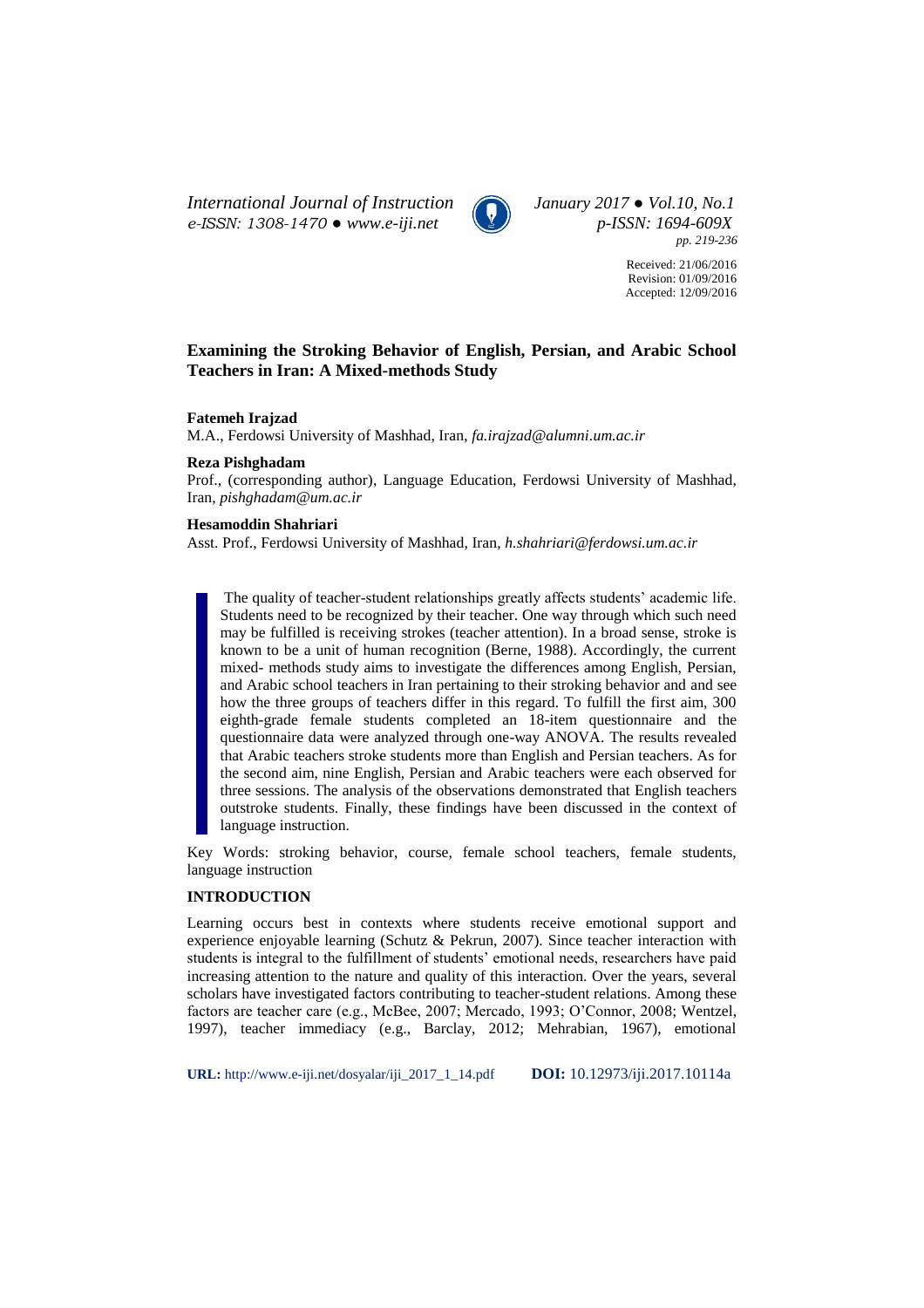intelligence (Hashemi, 2008), and teacher effectiveness (e.g., Black & Howard-Jones, 2000; Cheung et al., 2008).

However, there is a missing piece which has received little attention thus far. The missing piece in teacher-student interactions is stroke. It is an important component of teacher care (Pishghadam et al., 2015) and is defined as every action a human being does to recognize another human being (Berne, 1988). A teacher (stroker) can stroke students (strokees) in many ways such as providing them with feedback, recalling their names, having eye contact with them, encouraging them to think about their academic abilities positively, etc. As stated by Freedman (1993), individuals perform better in stroke-rich settings. Therefore, stroking may contribute to student achievement and success.

The concept of stroke has been silently incorporated into the classroom culture. However, on the whole, it has not been given a place among the great theories of motivation. Therefore, inquiry on stroke, outside of a few exceptions (e.g., Pishghadam & Khajavy, 2014; Yazdan Pour, 2015; Rajabnejad Namaghi, 2016; Hosseini, 2016), has been slow to emerge. Researchers have noticed that student recognition is fundamental in cultivating engaged learners (Goldstein, 1999; Goldstein & Lake, 2000). Despite their significance, strokes are scarce and this is due to an economy of strokes which prevents people from freely stroking each other (Steiner, 1997). Both teachers and students are in a continuous state of stroke hunger resulting from a restrictive economy of strokes. Therefore, the researchers abandoned other motivational theories in favor of a theory of stroke which is centered on recognition.

The motivation for focusing on language teachers emerged from the researchers' concerns about the role that language courses play in the amount and types of strokes provided by teachers. Three languages are taught in the educational system of Iran, namely Persian (national language), Arabic (religious language), and English (international language). Considering the role of language teaching in identity construction (Clarke, 2008), it seems that these three languages have an impact on the identity (e.g., gender identity) of teachers, and therefore on their stroking behavior. Gender identity refers to an individual's perception of his/her own degree of maleness and femaleness regardless of his/her biological sex (Bem, 1974). According to Pishghadam, et al. (2016), the concept of masculinity and femininity of teachers has an impact on the quality of teacher-student relationships. According to them, feminine teachers tend to be more caring and friendly, and put a higher emphasis on their relationship with students. In contrast, masculine teachers are more assertive and corrective. Considering the fact that language teachers are strongly influenced by practices within their field, Pishghadam, et al. (2016) concluded that teachers of Persian, Arabic, and English are affected by national, religious, and western influences in the process of gender identity construction. The results of their study provide evidence for the femininity of English teachers and masculinity of Arabic and Persian teachers in the students' perceptions. The distinct role of each of the three languages (i.e., English, Persian, and Arabic) in the curriculum has prompted researchers to compare corresponding teachers in different respects including status (Pishghadam & Saboori,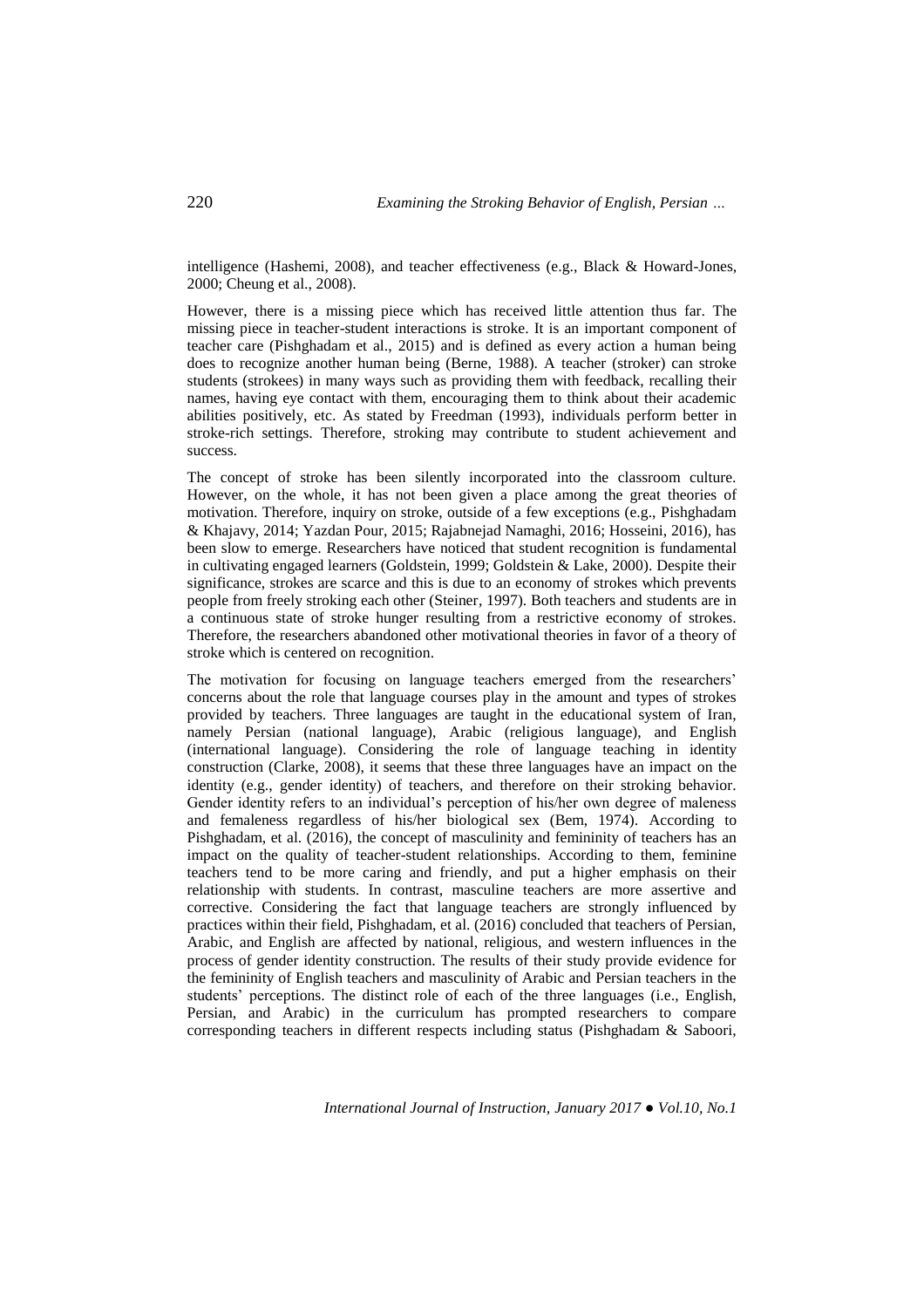2014) and gender identity (Pishghadam, et al., 2016). Since teachers' stroking behavior stems out of their habitus and identity, investigation of this issue in the Iranian educational context is of particular significance. Accordingly, this research is designed to address two key questions: (1) Do Iranian students perceive any significant differences among their English, Persian, and Arabic school teachers regarding stroke? (2) How do English, Persian, and Arabic school teachers differ in providing strokes?

## **REVIEW OF THE LITERATURE**

Students experience a wide range of positive and negative emotions in the classroom. The kind of relationship teachers have with their students is closely intertwined with student emotions in the educational environment (Frenzel et al., 2009). Accordingly, teachers have a significant role in shaping a positive relationship with students, thereby enhancing their motivation and assisting them in building the necessary interpersonal skills (Pierson, 2003). These interpersonal relationships could be examined by a theory proposed by Eric Berne known as Transactional Analysis (TA) theory (Pishghadam & Khajavy, 2014). ''TA is a theory of personality and systematic psychotherapy for personal growth and personal change'' (Stewart & Joines, 1987, p. 3). The six basic components of TA theory include: ego states, life positions, life scenario, transactions, time structures, and strokes (Berne, 1988). This method has been extensively used in psychology, communication, education, and counseling (Barrow, 2007; Solomon, 2003). The application of TA in the educational field provides a solid basis for a better perception of the ties between human behaviors, education, and learning (Barrow & Newton, 2015). Moreover, it has the potential to bring about positive changes in the education process and result in a learning procedure which is more interesting and natural (Stuart & Agar, 2011). TA is used in educational settings to help teachers and learners have a clear communication and avoid setting up unproductive confrontations (Stewart & Joines, 1987). As a matter of fact, teachers who are highly aware of the TA method have better chances of fulfilling the needs of their students. Since communication is an inseparable part of language classes, TA may facilitate this process through making conversations more open and straightforward. In this vein, several studies have explored the use of TA in educational settings (e.g., Barrow, Bradshaw & Newton, 2001; Hellaby, 2004). In their study, Barrow, Bradshaw and, Newton (2001) list the advantages of utilizing the TA method in the classroom in particular and the school as a whole. In another study, Hellaby (2004) found that the use of TA in the classroom results in a more favorable learning environment which raises the self-esteem and academic performance of the learners.

Stroke is one of the components of TA theory and an important component of teacher care (Pishghadam et al., 2015). According to Berne (1988), all human beings need to be acknowledged by others and this need is fulfilled through receiving strokes. Therefore, every action taken by a human being to recognize another human being is considered a stroke (Berne, 1988). Strokes may be verbal/non-verbal, positive/negative, conditional/unconditional (Stewart & Joines, 1987). Verbal strokes (e.g., having a conversation, saying hello) involve an exchange of spoken words, while non-verbal strokes involve nodding, smiling, and so forth; positive strokes (e.g., *I love you*) make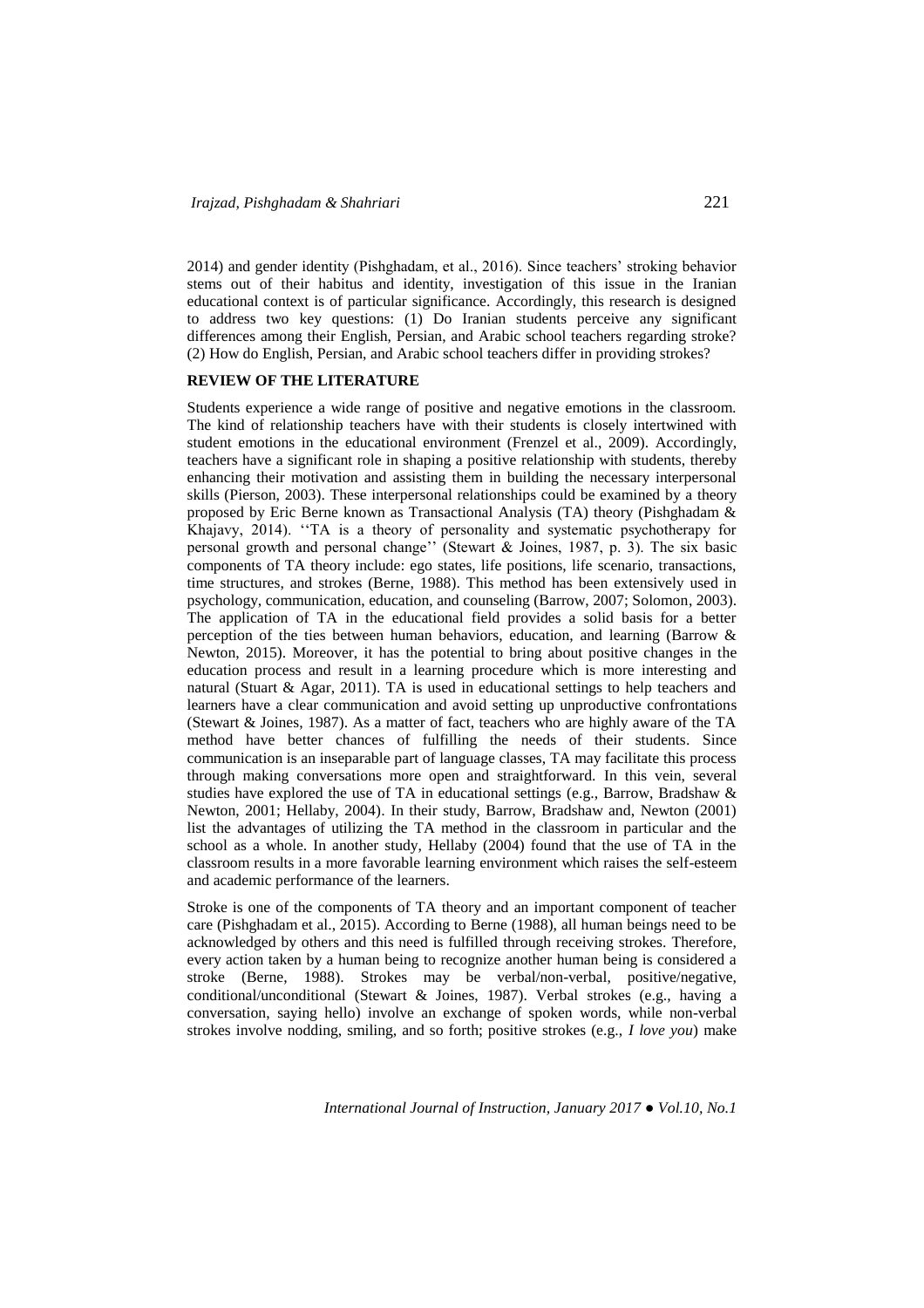the receiver feel good and satisfied, whereas negative strokes (e.g., *I hate you*) make the receiver feel dissatisfied; conditional strokes (e.g., *I like your dress; you are not a good singer*) relate to what we do, and unconditional strokes (e.g., *I love you; I hate you*) are given for what we are (Stewart  $&$  Joines, 1987). Since the unconditional negative stroke is all about criticizing a person for who s/he is, it can be very destructive. Hence, teachers should avoid giving this kind of stroke in the classroom. Yet, it is believed that "... negative strokes are better than no strokes at all" (Solomon, 2003, p.19). People seek strokes everywhere to satisfy their need for being recognized. They make their best effort to receive positive ones; if they cannot receive positive strokes, they go for the negative ones (Pishghadam & Khajavy, 2014). Francis and Woodcock (1996) claimed that motivating others may be achieved by two methods. The first one is positive reinforcement which is the act of providing positive strokes to reinforce positive behavior; the other one is negative reinforcement which is based on giving negative strokes to reduce errors and encourage better performance. In this view, motivation is directly related to stroke. As Stewart and Joines (1987) have suggested, "stroking reinforces the behavior which is stroked" (p. 74). Accordingly, stroke is closely related to the notion of feedback, especially that which provides positive and negative evaluations directed at the students (Hattie & Timperley, 2007). Brophy (1986) argued that since some students may not know that the answer of a student is correct, teachers should acknowledge students' correct responses because even if the respondent knows that the answer is correct, some onlookers may not.

Attempting to find out the correlation between stroke and student motivation, Pishghadam and Khajavi (2014) found that students who receive more strokes are more motivated than those who receive less or no strokes. In another study, Yazdan Pour (2015) constructed and validated a teacher stroke scale (TSS) and examined the relationship between the amounts of strokes received by teachers and teacher burnout. She reported that the more the teachers receive strokes, the less their level of burnout seems to be. Also, Hosseini (2016) conducted a qualitative study to explore English language teachers` conceptions of stroke. The results of her study revealed that teachers are aware of different types of strokes, but fail to stroke appropriately. In another study, Rajabnejad Namaghi (2016) investigated the role of teacher stroke in the willingness of students to attend the classes and found that two of the subcomponents of stroke, namely nonverbal and valuing, significantly predict students' willingness to attend the classes.

## **METHOD**

### **Participants**

The current study employs both quantitative and qualitative research methods.

The quantitative section was conducted with 300 eighth-grade female students at six high schools of Mashhad, Iran. After going through the administrative process and receiving permission to collect data from six female high schools, the researchers started the process of data collection. Since the education department allows researchers to have access only to a limited number of schools, convenience sampling was used.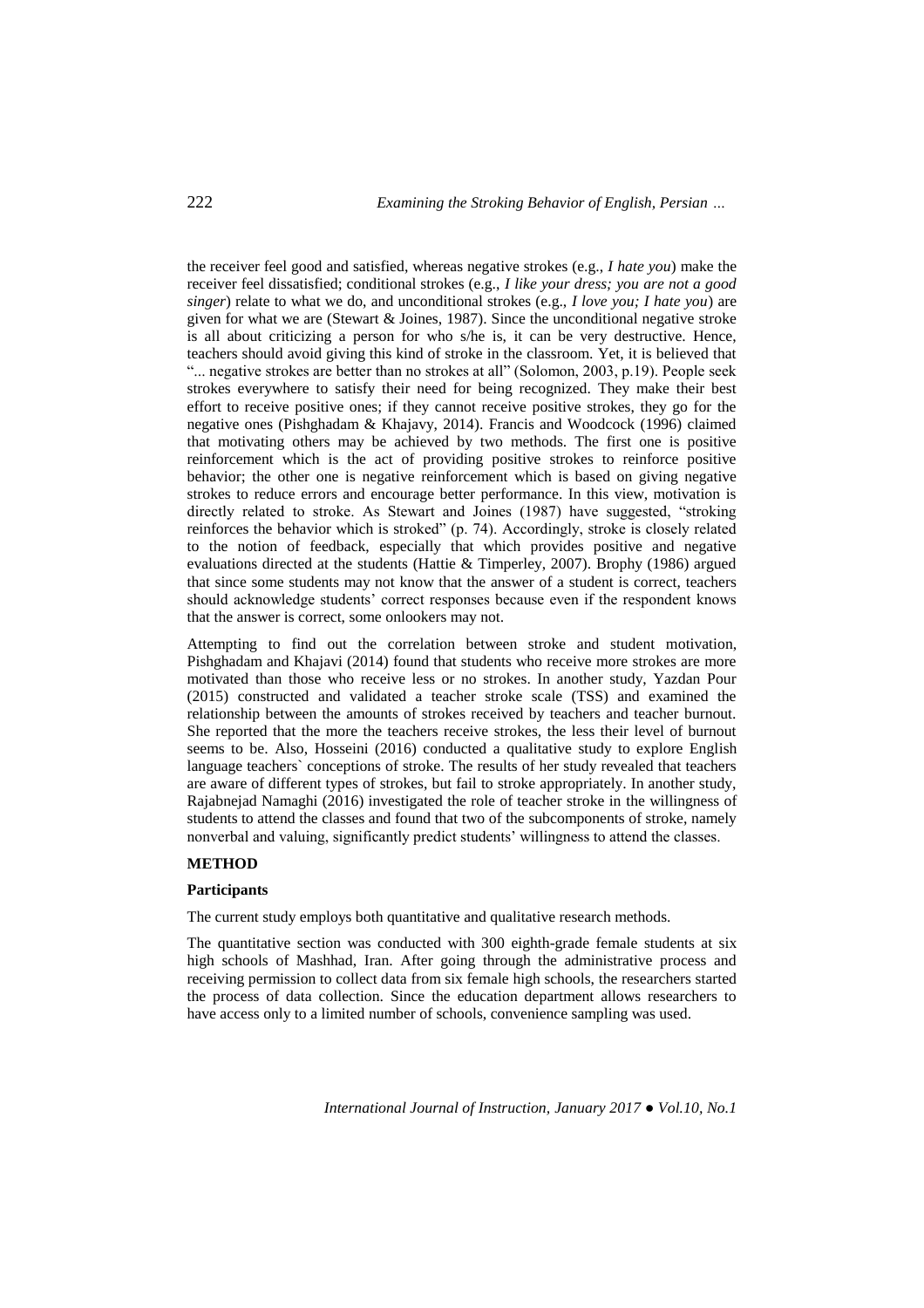In the qualitative section, the researchers planned to observe the ways through which eighth-grade female teachers of English, Persian, and Arabic languages stroke their students. In order to comply with the sampling rules of the qualitative paradigm, the researchers continued the observations until saturation was reached. Nine English, Persian and Arabic teachers were each observed for three sessions before reaching saturation.

In order for the data to be as consistent as possible, the participants of the two phases were from high schools located in the middle-class district of Mashhad.

#### **Instrumentation**

In order to assess teacher stroke, the Student Stroke Scale (SSS) designed and validated by Pishghadam and Khajavi (2014) was used. This scale consists of 18 items which are designed to assess verbal, non-verbal, positive, and negative strokes on a 5 point Likerttype scale ranging from 1 (*never*) to 5 (*always*). The SSS has four sub-components including verbal, non-verbal, valuing, and classroom strokes. Verbal stroke consists of six items. Two items refer to naming; three items refer to encouraging, blaming, and complimenting; and one item deals with asking questions. The second sub-component is called non-verbal stroke, which refers to the non-verbal recognition of students by teachers. This factor consists of four items and deals with smiling, frowning, looking, and paying attention. The third sub-component of stroke is known as valuing and it comprises four items. Two items deal with the amount of time a teacher devotes to the students and the other two items measure the amount of students' personal experience and scientific knowledge being employed in the classroom. The last sub-component is called classroom activities and consists of four items, all of which focus on classroom activities and tasks including doing homework and exercises, participating in class discussions and asking questions. The reliability of the whole set of items is 0.88, and the reliability of the four sub-scales range from 0.75 to 0.89. This scale has been validated through Rasch Psychometric Model (RPM) and Structural Equation Model (SEM). Since the statistical procedures confirmed the validity of SSS as a measure of stroke, this scale can be used in all educational settings. The reliability of the whole set of items in the current study was 0.86.

As for the qualitative data collection, the researchers acted as non-participant observers and attended three class sessions for each teacher. Each session lasted for approximately 90 minutes.

### **Procedure**

The first step in the process of quantitative data collection was to gain the teachers' permission for distributing the questionnaires in their classes. Before handing out the questionnaires, all necessary explanations were given to the students and they were told not to write their names on the questionnaire sheets because the questionnaires were to remain anonymous. This anonymity was thought to raise the rate of honesty in student responses. In this phase, one-way ANOVA test was used to examine the impact of course on the amount and types of stroke.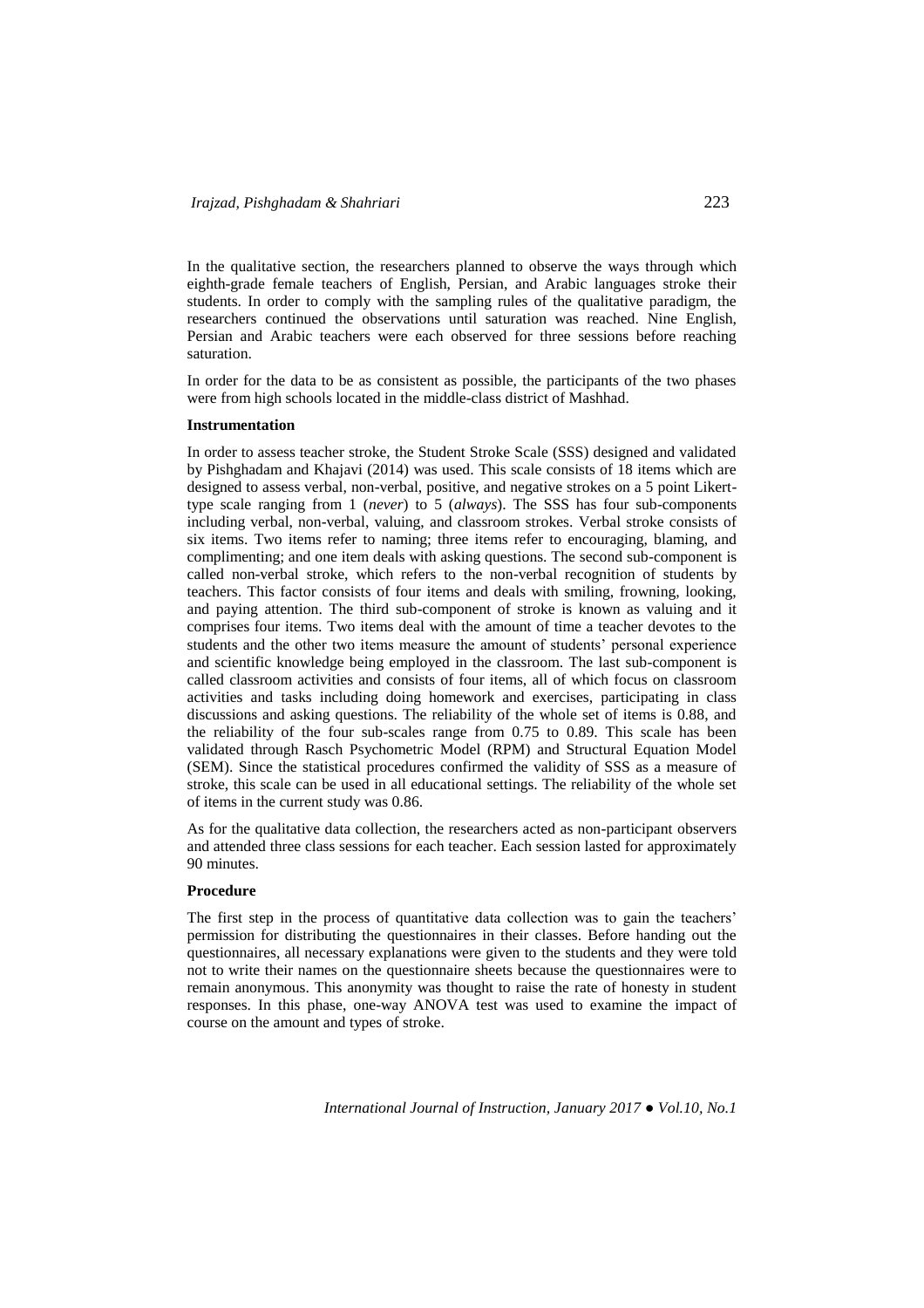In the qualitative phase, the behavior of teachers towards students was observed thoroughly and the observation records were analyzed by two independent evaluators in order to assess the data from different viewpoints. The data was then explored for themes related to the concept of stroke. A total of 22 themes were extracted from the transcribed observations. A theme table was drawn for the three groups of teachers to demonstrate the strokes they provided. The three groups of teachers were then compared according to the theme table.

# **FINDINGS**

# **Quantitative Phase**

In order to answer the first research question, a one-way between-groups analysis of variance was conducted. The descriptive statistics, displayed in Table 1, provide the information required for the analysis of all dependent variables across three levels.

Table 1

Descriptive statistics for the dependent variables across the three levels

|           |         | N   | Mean   | Std. D  | Std. E | Min  | Max  |  |
|-----------|---------|-----|--------|---------|--------|------|------|--|
| Nonverbal | English | 100 | 3.1025 | .68819  | .06882 | 1.50 | 4.25 |  |
|           | Persian | 100 | 2.9300 | .66674  | .06667 | 1.50 | 4.75 |  |
|           | Arabic  | 100 | 3.2275 | .56082  | .05608 | 1.75 | 4.50 |  |
|           | Total   | 300 | 3.0867 | .65044  | .03755 | 1.50 | 4.75 |  |
| Verbal    | English | 100 | 3.0167 | .82555  | .08256 | 1.33 | 4.67 |  |
|           | Persian | 100 | 2.7467 | .74063  | .07406 | 1.17 | 4.33 |  |
|           | Arabic  | 100 | 3.3067 | .60707  | .06071 | 1.67 | 4.83 |  |
|           | Total   | 300 | 3.0233 | .76274  | .04404 | 1.17 | 4.83 |  |
| Classroom | English | 100 | 3.8000 | .97247  | .09725 | 1.50 | 5.00 |  |
|           | Persian | 100 | 3.4700 | 1.09883 | .10988 | 1.00 | 5.00 |  |
|           | Arabic  | 100 | 4.1500 | .74111  | .07411 | 2.50 | 5.00 |  |
|           | Total   | 300 | 3.8067 | .98596  | .05692 | 1.00 | 5.00 |  |
| Valuing   | English | 100 | 2.7125 | 1.04045 | .10405 | 1.00 | 5.00 |  |
|           | Persian | 100 | 2.2475 | 1.08100 | .10810 | 1.00 | 4.75 |  |
|           | Arabic  | 100 | 2.8425 | 1.01108 | .10111 | 1.00 | 5.00 |  |
|           | Total   | 300 | 2.6008 | 1.07205 | .06189 | 1.00 | 5.00 |  |
| Total     | English | 100 | 3.1422 | .72014  | .07201 | 1.72 | 4.56 |  |
|           | Persian | 100 | 2.8372 | .71627  | .07163 | 1.28 | 4.50 |  |
|           | Arabic  | 100 | 3.3733 | .59747  | .05975 | 2.17 | 4.56 |  |
|           | Total   | 300 | 3.1176 | .71284  | .04116 | 1.28 | 4.56 |  |

According to Table 1, the variances for the analysis of all the dependent variables are equal in the three subgroups, except for classroom and verbal variables. Therefore, the Welch test was used to examine the second and third dependent variables, whereas oneway ANOVA was employed for the rest of the variables.

## Welch Test

Based on the results of the Welch test, there are significant differences among the three groups of teachers in terms of verbal  $F(2,194.662) = 17.273$ ,  $p<0.05$ , and classroom  $F$ (2,192.329) =13.827, *p*<0.05 strokes.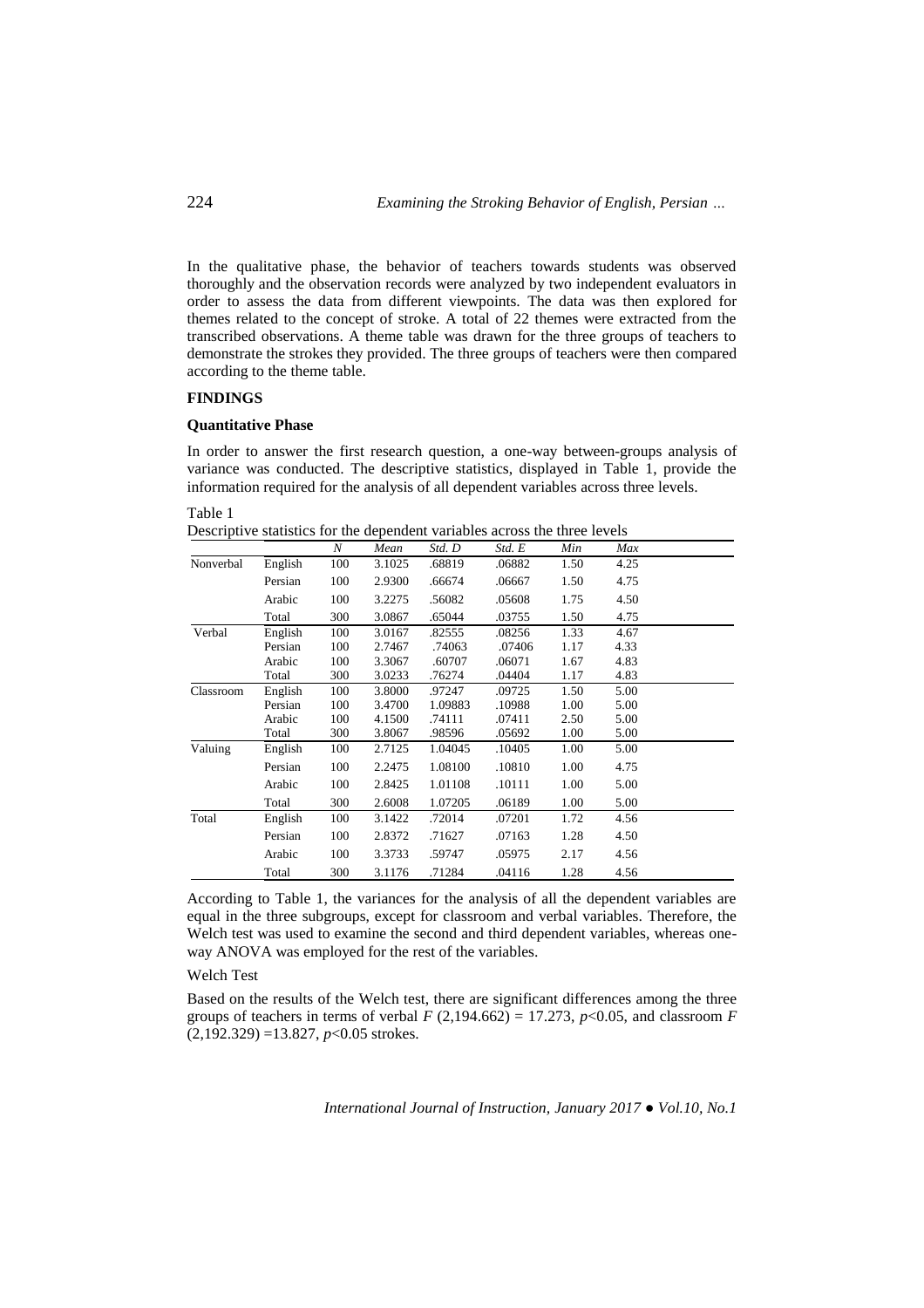## ANOVA

The results of the ANOVA test indicate a significant difference at the  $p < 0.05$  level among the three groups of teachers in terms of nonverbal  $(F (2,297) = 5.431, p < .05, \eta^2 = .03)$ , valuing (*F* (2,297) = 8.969, *p*<.05,  $\eta^2$  = .05), and total stroke (*F* (2,297) = 15.622, *p*<.05,  $\eta^2 = .09$ ).

Having found statistically significant differences, a post hoc test had to be conducted to exactly determine which subgroup means are different from the others.

### Post hoc Tests

Since two of our dependent variables (verbal, and classroom) had unequal variances, the Games-Howell post hoc test was conducted. Since the other dependent variables (nonverbal, valuing and total) proved to have equal variances, the Tukey post hoc test was used.

## Games-Howell Test

As for verbal variable, the results indicate that at the significance level of 0.05, the mean score for English teachers ( $\bar{x}$  = 3.0167, *SD* = 0.82555) was significantly different from that of Persian ( $\bar{x} = 2.7467$ , *SD* = 0.74063) and Arabic teachers ( $\bar{x} = 3.3067$ , *SD* = 0.60707). Also, the mean score for Persian teachers was significantly different from that of Arabic teachers (To summarize: Arabic > English > Persian).

As for classroom variable, the results reveal that the mean score for English teachers ( $\bar{x}$ )  $= 3.8000$ ,  $SD = 0.97247$ ) is significantly different from that of Arabic teachers ( $\bar{x}$  = 4.1500, *SD* = 0.74111). Also, the mean score for Persian teachers ( $\bar{x}$  = 3.4700, *SD* = 1.09883) is significantly different from that of Arabic teachers ( $\bar{x}$  = 4.1500, *SD* = 0.74111). English teachers and Persian teachers did not differ significantly (To summarize: Arabic > English/ Persian).

#### Tukey HSD Test

As for nonverbal stroke, the results indicate that at the significance level of 0.05, the mean score for Persian teachers ( $\bar{x}$  = 2.9300, *SD* = 0.66674) is significantly different from that of Arabic teachers ( $\bar{x}$  = 3.2275, *SD* = 0.56082). The mean score for English teachers ( $\bar{x}$  = 3.1025, *SD* = 0.68819) was not significantly different from that of Persian teachers. Also, the mean scores of Arabic and English teachers did not differ significantly (To summarize: Arabic > Persian).

As for valuing stroke, the results indicate that the mean score for English teachers ( $\bar{x}$  = 2.7125,  $SD = 1.04045$ ) is significantly different from that of Persian teachers ( $\bar{x}$  = 2.2475,  $SD = 1.08100$ . Also, the mean score for Arabic teachers ( $\bar{x} = 2.8425$ ,  $SD =$ 1.01108) is significantly different from that of Persian teachers. However, the mean scores of English and Arabic teachers did not differ significantly. In other words, Arabic and English teachers value students more than Persian teachers (To summarize, Arabic/English > Persian).

As for total stroke, the results reveal that the mean score for English teachers ( $\bar{x}$  = 3.1422,  $SD = .72014$ ) is significantly different from that of Persian ( $\bar{x} = 2.8372$ ,  $SD =$ .71627) and Arabic teachers ( $\bar{x}$  = 3.3733, *SD* = .59747). Also, the mean score for Arabic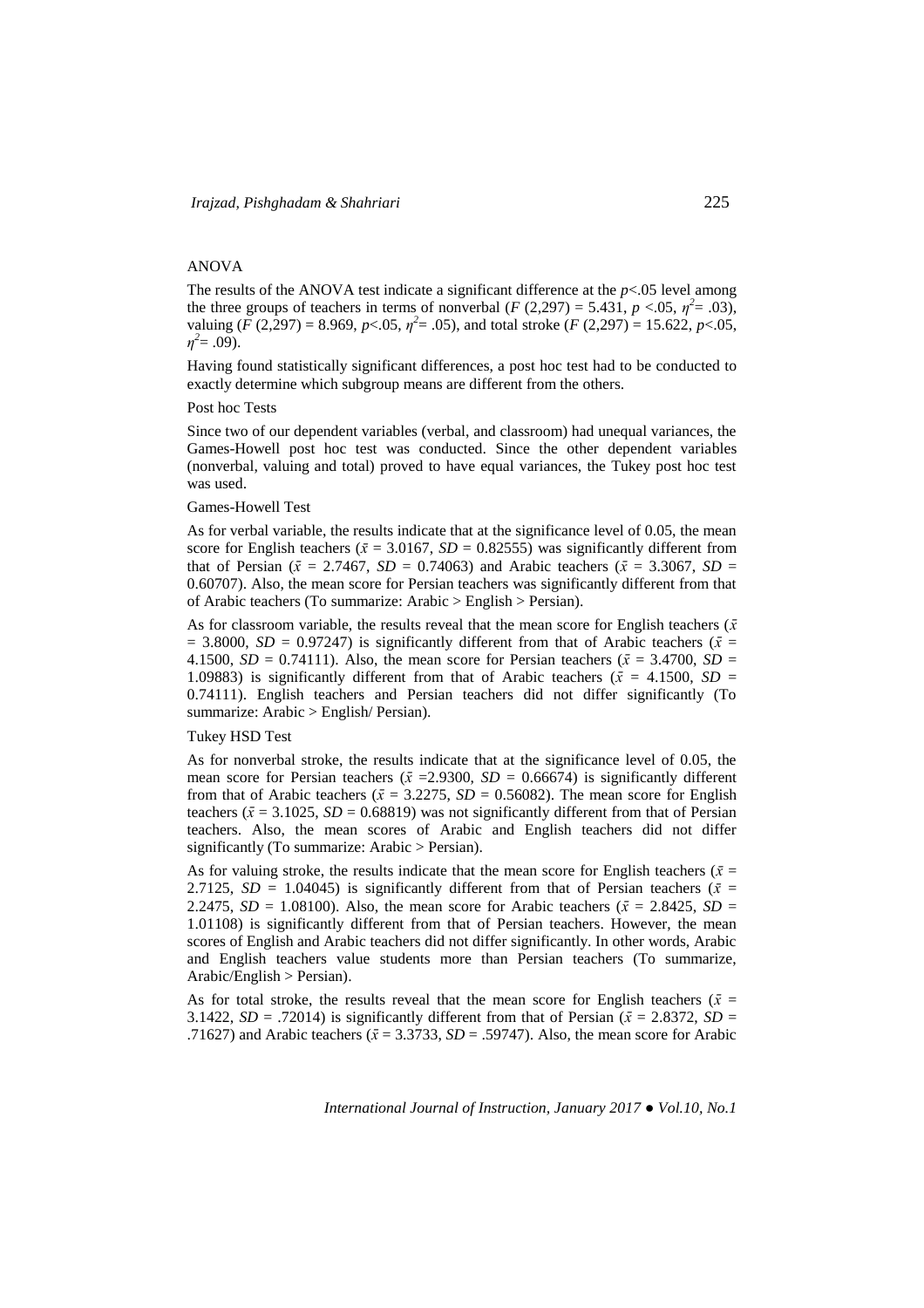teachers is significantly different from that of Persian teachers (To summarize, Arabic > English > Persian).

## **Qualitative Phase**

The themes extracted from the observation of the three groups of teachers are presented in Table 2. Since most of the extracted themes are similar to the questionnaire items, the same groupings have been applied to the qualitative phase. Ten items are classified under verbal category ( 2, 3, 10, 11, 12, 15, 17, 20, 21, and 22), the nonverbal theme includes six items ( 7, 8, 13,16, 18, and 19), three items fall under the category of valuing theme  $(1, 5, 14)$  and three items fall under the category of classroom activities ( 4, 6, and 9). The teachers are compared with one another based on these four subcategories.

### Table 2

Themes regarding observation of three groups of teachers

- 1. Greeting students
- 2. Knowing students' names
- 3. Calling students by their first names
- 4. Allowing students to ask their questions
- 5. Answering students' questions patiently
- 6. Getting students to participate in the activities
- 7. Smiling in the class
- 8. Having eye contact with students
- 9. Checking students' homework assignments
- 10. Motivating students
- 11. Complimenting students in front of their classmates
- 12. Appreciating students
- 13. Punishing students (e.g., changing students' seats, giving negative marks, etc.)
- 14. Caring about students' opinions and suggestions
- 15. Asking questions from students
- 16. Discriminating between students
- 17. Arguing with students
- 18. Having a smile on face
- 19. Having a frown on face
- 20. Yelling at students
- 21. Insulting students
- 22. Blaming students

## Verbal Themes:

Knowing students' names: All the three groups of teachers knew students' names perfectly and used their names without any effort. One of the teachers looked at the students at the beginning of the class and wrote the names of absentees without calling their names one by one. In another class, when the teacher was calling the roll, she looked at students' faces with no hesitation.

Calling students by their first names: Most of the English teachers addressed their students by their first names. On the other hand, most of the Arabic and all of the Persian teachers addressed their students by their last names. One of the Arabic teachers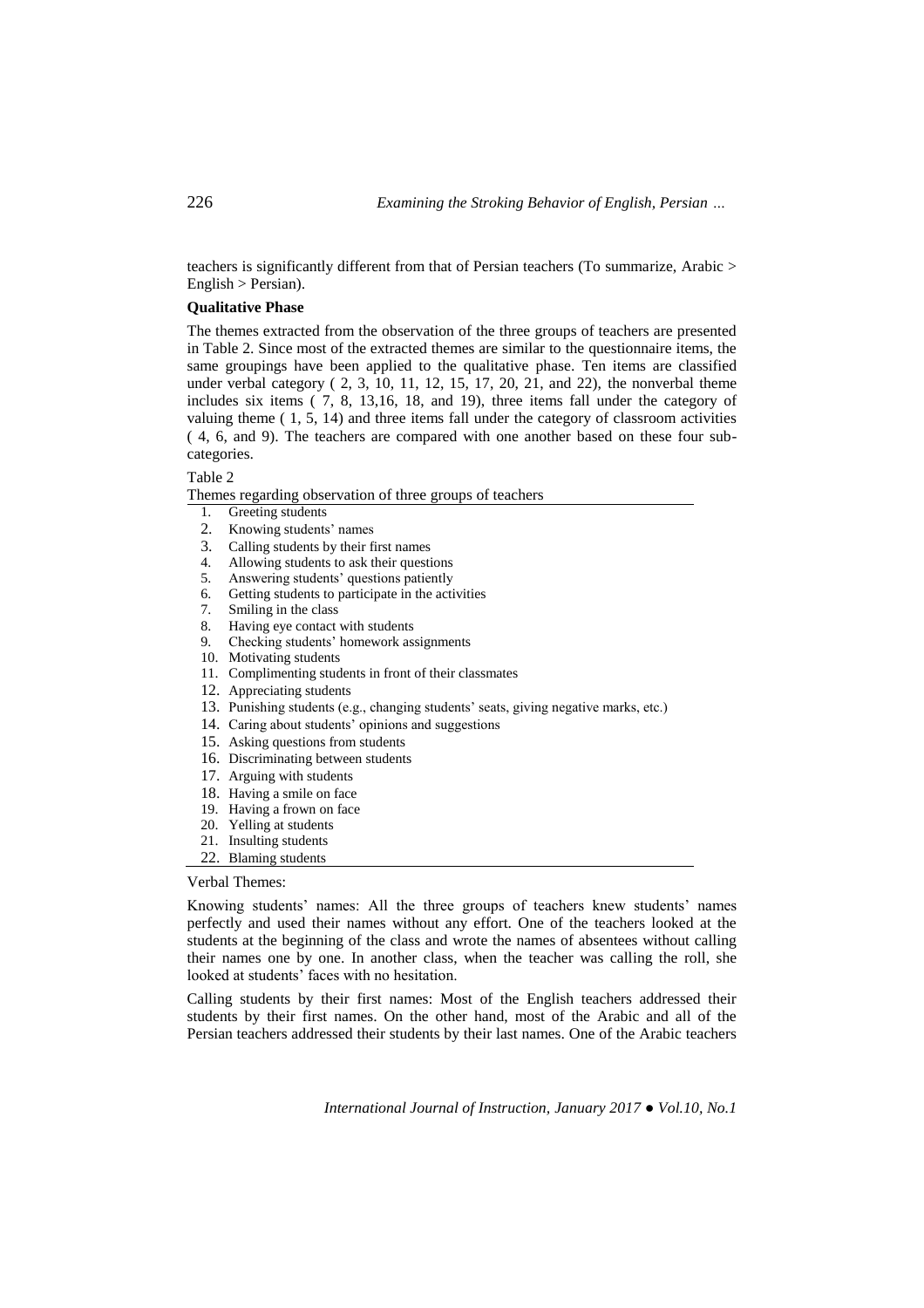used last names, except for one student, who was apparently her favorite. One of the Persian teachers sometimes addressed her students with a formal *you*.

Supportiveness: Concerning items 10, 11, 12, 17, 20, 21, and 22, it was found that all the English teachers had a supportive relationship with their students. In fact, these teachers motivated the students by giving bonus marks and appreciated them for asking questions, giving presentations, and expressing their opinions. None of the English teachers argued with students, yelled at them, insulted or blamed them.

Regarding Persian teachers, most of them tried to create a supportive classroom environment. For instance, they appreciated questions raised by the students. One of the Persian teachers appreciated students for sharing their holiday stories with the class. However, another Persian teacher blamed her students for minor mistakes.

As for the Arabic teachers, most of them seemed to be supportive. For example, they appreciated students for doing their assignments and complimented them in front of their classmates. One of the Arabic teachers frequently yelled at students, blamed them over trivial matters, discriminated among them, and spoke to them disrespectfully. In a particular instance, she asked a group of students asked a group of students to *shut up*.

Asking questions: Most of the Arabic and Persian teachers attempted to ask questions of all students. They went around the room and asked each student one question. One of the Persian teachers only asked questions of less active students and if they could not recite the exact words of the textbook, she either insulted or laughed at them.

Most of the English teachers asked questions of volunteer students. Only one of the English teachers attempted to ask questions of all students, regardless of them being volunteer or not. In fact, she grouped students and assigned each group a number of questions. The students were supposed to practice the questions in their groups. She then asked each group to stand in front of the class and answer a question raised by the teacher.

Nonverbal Themes:

Facial expression and eye contact: Regarding items 7, 8, 18, and 19, it was observed that all the English teachers had a smile on their faces, especially when they were talking to students and answering their questions. These teachers even made one or two funny remarks during class time. Two of the English teachers attempted to maintain eye contact with almost all the students, while the other English teacher mostly maintained eye contact only with the students who were sitting in the front row.

As for the Arabic teachers, most of them maintained a normal facial expression, although they smiled from time to time. They mostly had eye contact with students at the front row.

Most of the Persian teachers, made eye contact with the majority of the students. If one of the students asked a question, these teachers tried to engage other students with the discussion by looking at them while answering. Most of the Persian teachers had a normal facial expression. Only one of them had a huge frown on her face.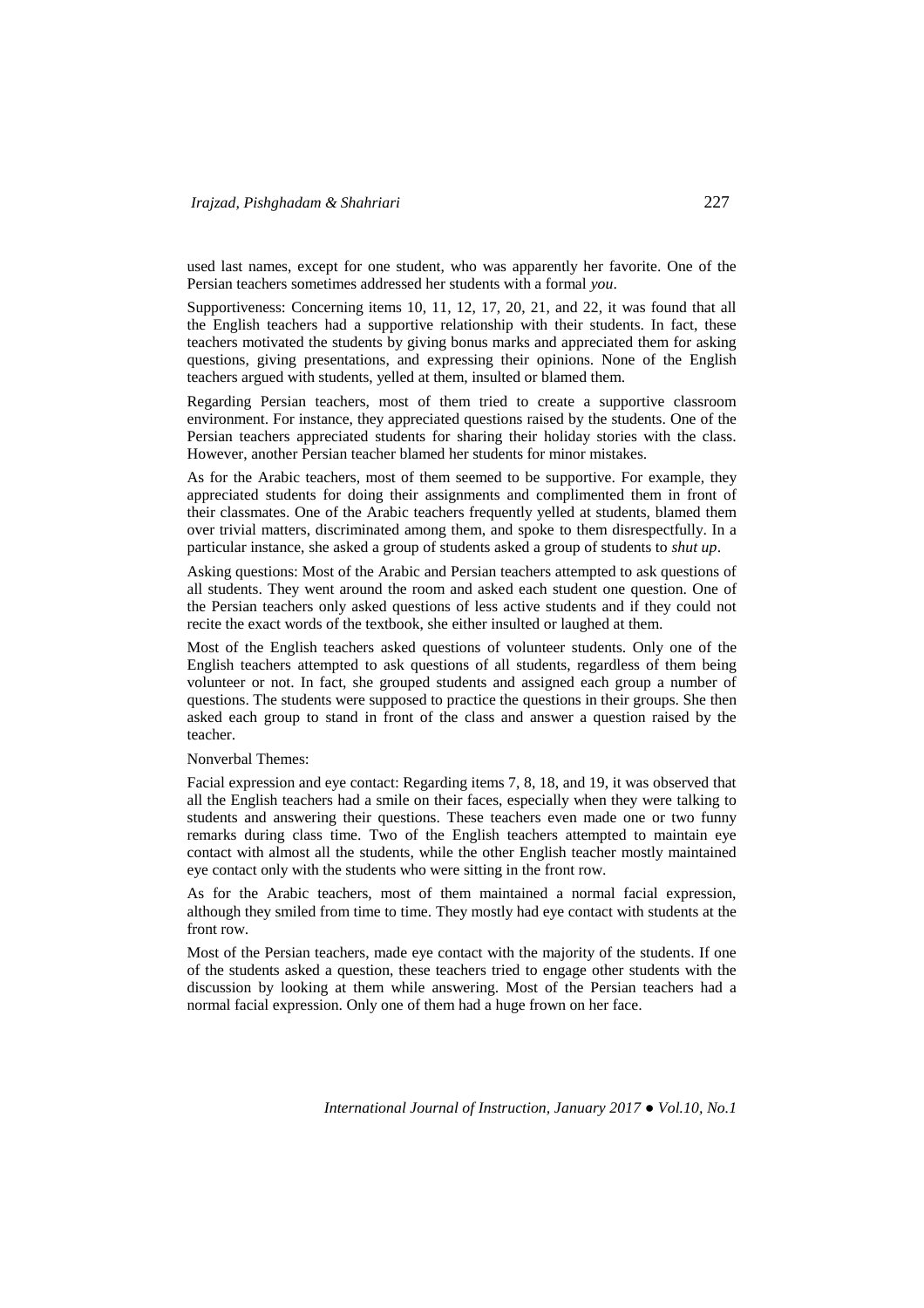Punishing students: It was realized that all of the Arabic teachers punished their students for talking in the class and not doing their assignments. They punished students by giving negative marks, changing their seats, etc. Two of the Arabic teachers warned the students that they have to leave the class if they keep talking. On the contrary, most of the English and Persian teachers did not punish their students.

Discriminating among students**:** Based on the observations, it was found that students were treated fairly in English language classes. Only one Persian and one Arabic teacher discriminated among their students. For instance, they answered the questions raised by certain students.

Valuing Themes:

Greeting: All of the English teachers and most of the Arabic and Persian teachers greeted students at the beginning of the class. As they entered the class, they greeted students briefly but cheerfully by saying phrases like g*ood morning*, *hello*, *how are you doing today*.

Answering students' questions**:** It was realized that all of the English teachers and most of the Arabic and Persian teachers answered students' questions patiently. For instance, in one of the English classes, the teacher went toward the students to check whether or not they had any question to ask. While answering, she maintained eye contact with the student who had raised the question and explained the answer with great patience.

Caring about students' opinions and suggestions**:** All of the three English teachers valued students' opinions and suggestions. For instance, in one of the English classes, students requested their teacher to review the grammar by playing a game. She accepted the idea and they enjoyed ten minutes of playing and practicing the grammatical rules. When the observer later asked about her original lesson plan, it was realized that she had intended to teach the grammar lesson and then do the exercises in the book. However, she ended up playing a game. In fact, she did not follow her lesson plan, but allowed room for flexibility based on the students' needs.

During the observation sessions, it was realized that among the Persian teachers, only one of them cared about students' opinions. Since the first observation session was the day that students had returned to school from *Norooz* holidays, the students suggested talking about their holidays. The teacher accepted their suggestion and she was the first to talk about an incident which happened during her vacation.

Also, among the Arabic teachers, only one of them cared about students' opinions during observations. In her class, before the teacher distributed the quiz papers, students suggested to have a group quiz. She agreed and allowed students to complete the quiz in their groups. The teacher then walked around the class and monitored the students who were discussing the questions in groups.

Classroom Activities Themes:

Allowing students to raise their questions: All of the English teachers allowed students to ask their questions. In one of the English classes, students often raised their hands and could either ask their questions from their seats or go to the teacher's desk. Whenever the teacher felt that the question might be of benefit to the whole class, she repeated it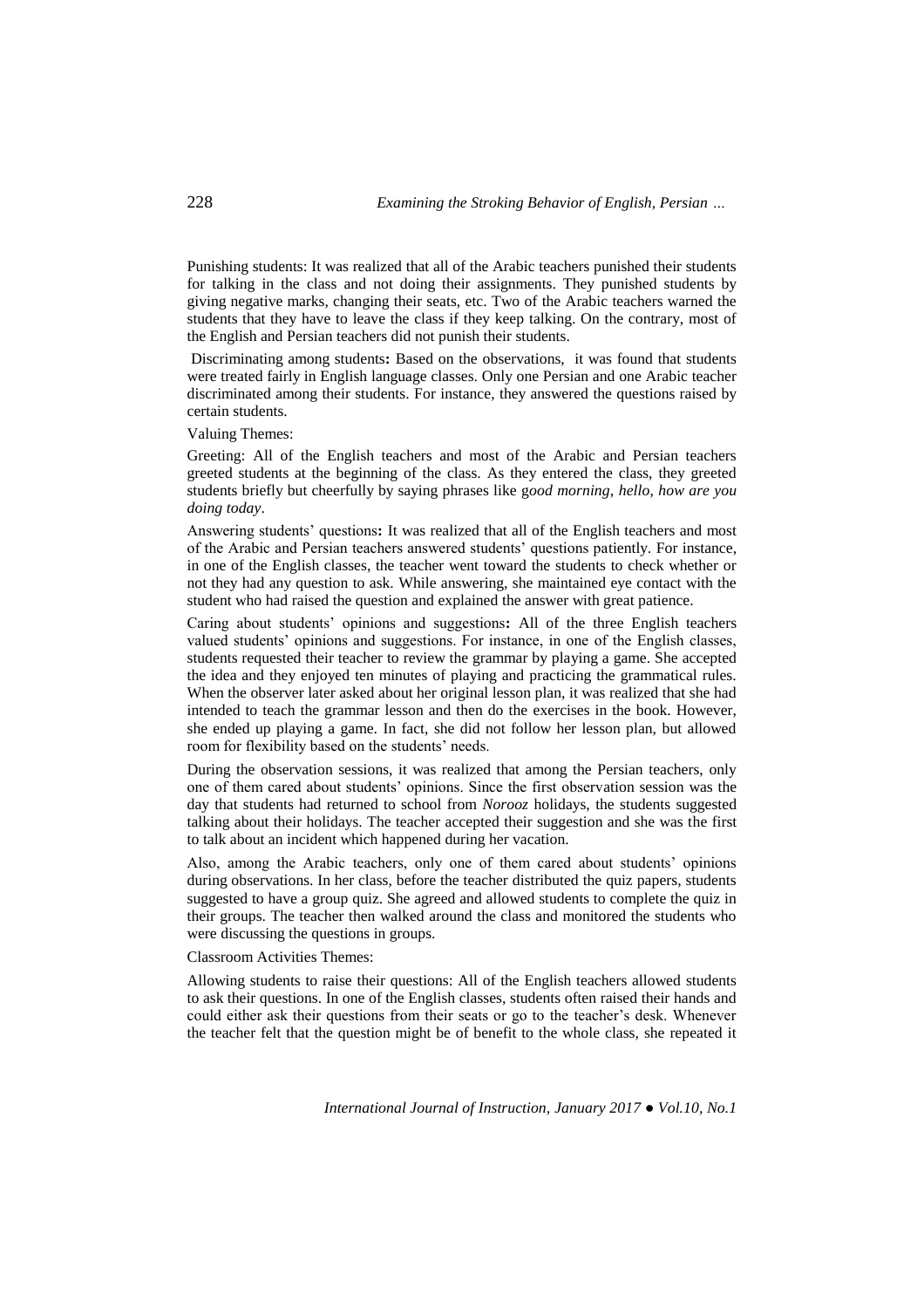loudly, so that the whole class could hear the answer. She often nodded her head when listening to the students to indicate that she is paying attention, and then she responded patiently.

Most of the Arabic and Persian teachers allowed students to ask their questions in the classroom. In one of the Persian classes, some students asked repetitive questions. However, instead of getting aggressive, the teacher addressed that particular question one more time. When the same question was raised for a third time, she refused to answer and asked other students to help their classmate with the question after the class.

Getting students to participate**:** All of the English teachers tried to engage students in class activities. In one of the English classes, the students had voluntarily prepared power point presentations for the class and received bonus marks. They were also supposed to have one or two questions ready to ask of their classmates. The students who answered the questions received positive marks. In this way, not only did the person who presented the power point become engaged, but also the other students tried to pay attention to the presentation in order to answer the questions.

Most of the Persian teachers encouraged student participation in their classes. One of the Persian teachers asked students to comment on their classmates' answers and build on each other's ideas. Therefore, students were not merely passive listeners; instead, they became attentive and engaged in the learning process.

Only one of the Arabic Language teachers encouraged her students to participate in class activities. In this class, the teacher divided the students into groups of five. In each session, one group was in charge of teaching a new lesson.

Checking students' assignments: It was found that all of the English and Persian teachers and most of the Arabic teachers checked students' homework assignments. They either walked around the room or called out students' names to check their assignments.

## **DISCUSSION**

With regard to the first research question, the results indicate that Arabic teachers provide more verbal and classroom strokes than English and Persian language teachers. The fact that reading and grammar instruction have become mainstream in foreign language teaching in Iran causes teachers to place a high priority on the accuracy of learners. Moreover, the fact that Arabic is the language of Quran makes it even more important for Iranian learners to enunciate the Arabic words as accurately as possible. A study conducted by Darabad (2013) indicated the effect of corrective feedback on the accuracy of Iranian female foreign language learners. "With regard to the association between teacher feedback and teacher care, both corrective and strategic feedback are positively correlated with stroke, implying that teachers who pay more attention to their students provide more feedback to them" (Pishghadam et al., 2015, p. 74). Since feedback is closely related to the concept of stroke (Hattie & Timperley, 2007), Arabic teachers might have provided their students with more feedback; hence, more stroke.

Regarding nonverbal stroke, Arabic teachers received the highest rank, while Persian teachers ranked last. This finding implies that Arabic teachers tend to be nonverbally more active than Persian teachers. This can be due to the experience of foreign language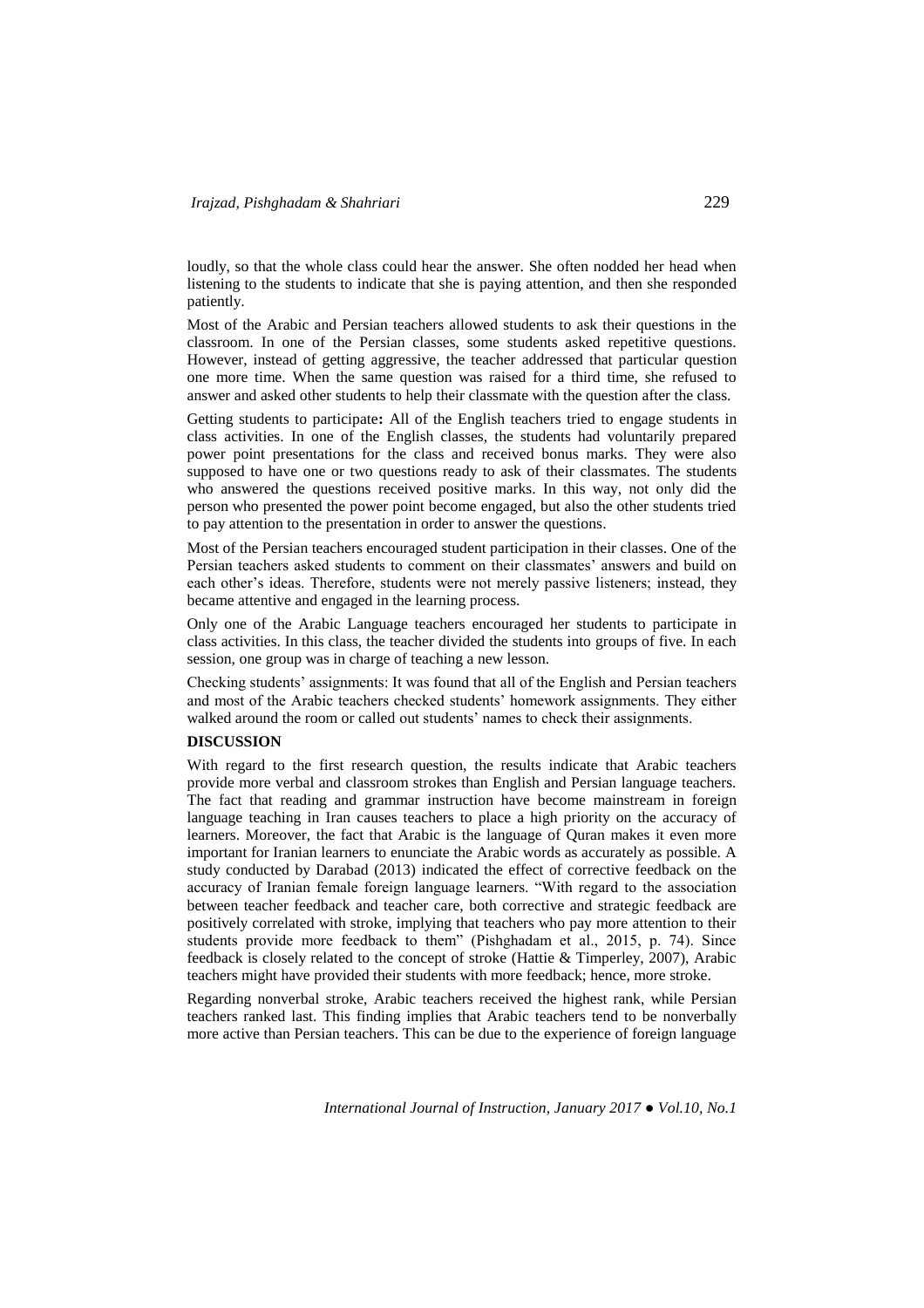anxiety (FLA) among Arabic language learners. Horwitz et al., (1986) conceptualized FLA as a specific type of anxiety which causes students to show negative emotional reactions to foreign language learning situations. Thus, in order to deal with FLA, teachers employ certain strategies. Teacher immediacy is one of these strategies (Ballester, 2015). "Immediacy is a communication behavior and involves verbal and nonverbal elements" (Ballester, 2015, p.10). According to Ballester (2015), verbal teacher immediacy includes verbal messages that show empathy, praise, and willingness to engage students in communication; and nonverbal teacher immediacy includes eye contact, appropriate touching and facial expression. Richmond (2002) stated that teacher immediacy increases student motivation and teacher-student interaction, while it reduces the classroom anxiety. Therefore, since Arabic is considered as a foreign language in Iran, Arabic teachers might have provided more nonverbal strokes in order to reduce FLA among their students.

Regarding valuing, the results were slightly different. Here again, the rating of Arabic teachers was higher than those of English and Persian teachers, although the difference between Arabic and English teachers was not significant in this respect. In other words, Arabic teachers shared the first rank with English teachers, while Persian teachers remained at a lower rank. This finding implies that valuing occurs more in the context of foreign language learning. As previously mentioned, a foreign language learner faces more obstacles in the process of learning a new language and may feel demotivated; therefore, teachers need to employ certain motivational strategies and help foreign language learners adopt more positive attitudes towards language learning (Al Kaboody, 2013). According to Dornyei (1994), one teacher-related motivational component is the teacher's authority type*,* that is, whether the teacher is autonomy-supporting or not. Autonomy-supporting teachers let students make choices and initiate activities (Bernard, 2010). These teachers devote enough time to students, share responsibility with them, let them have a say in the class, and involve them in decision-making processes (Dornyei, 1994). Through these strategies, a teacher values the students' presence in the classroom, recognizes them, and consequently, increases their motivation.

In order to answer the second research question, three groups of teachers were compared with one another. While the quantitative results indicated that the ranking of Arabic teachers was higher than that of English and Persian teachers in most of the subcomponents of stroke, the qualitative results demonstrated that English teachers had the first rank in almost all of the sub-components. However, Arabic teachers still had the first rank in providing negative strokes. This difference may be due to the instrument of data collection. In the quantitative section, the instrument of data collection was a questionnaire comprised of 18 items (mostly positive strokes) which addressed a limited number of teacher behaviors. The items in the questionnaire were general; therefore, the students' answers might not have been exact. Also, the quantitative results were based on students' perception. On the other hand, the instrument of qualitative data collection was observation. Here, all the actions and behaviors of the teachers were scrutinized and the observed behaviors were described in details. As a result of the observation, a theme table was designed which consisted of 22 items, one third of which were negative strokes.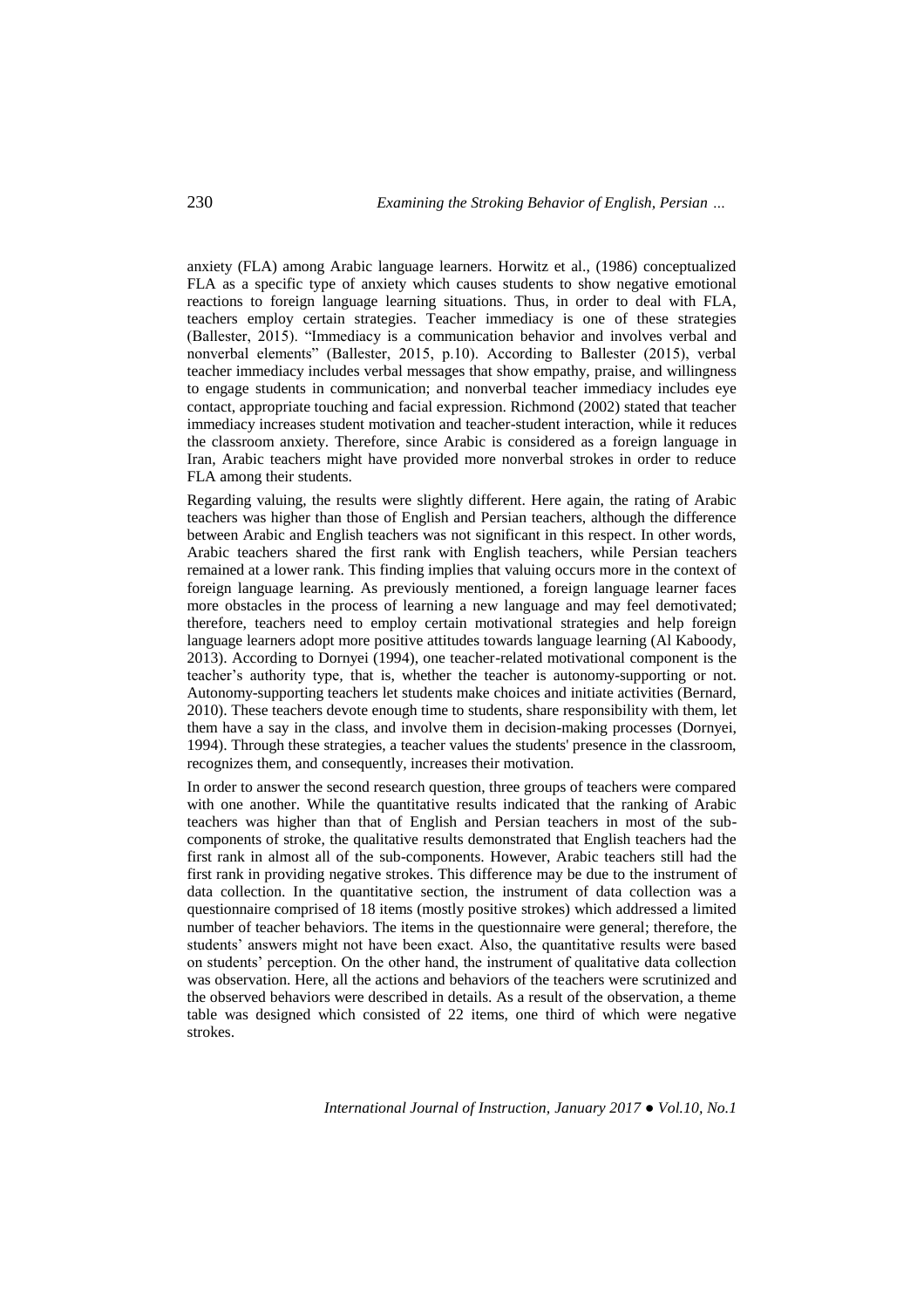Based on the observations, it could be said that English teachers still had more positive interaction with students. Here, we can refer to the dominant femininity of English teachers (Pishghadam, et al., 2016) and the individualistic nature of the English culture compared to the collectivistic nature of Arabic and Persian cultures. Having roots in an individualistic culture, Americans reward personal performance (Rohm, 2010). Accordingly, when Iranian teachers teach a language rooted in an individualistic culture, their habitus and identity change over time. So, they are more likely to reward the personal performance of students by giving strokes.

Also, Arabic high school textbooks have been restructured in recent years to be more communicative; as a result, Arabic teachers try to adapt a communicative approach in the classroom. Yet, it seems that the nature of their communication with students is still hierarchical. Since Arab culture is the symbol of collectivism in the world, power distance (Rohm, 2010) and assertiveness towards subordinates (Kramer, 1989) are of high priority. This could be the reason why Arabic teachers give more negative strokes than English and Persian teachers.

## **CONCLUSION**

Since teacher-student interactions result in a productive classroom climate and individual student success, teachers should be aware of the fact that stroking should be an inseparable part of their job and it can be a helpful strategy for classroom management. In this regard, teacher educators need to develop better relationships with pre-service teachers mainly due to the fact that pre-service teachers' understanding of the concept of teacher stroke is greatly influenced by their relationship with teacher educators. Also, textbook designers should be aware that the more life-like and communicative a textbook is, the more interaction will exist in the classroom, and the more strokes will be provided. Therefore, they need to improve the structure of the textbooks to make room for teacher flexibility. The results of this study indicate that Persian teachers rank the lowest in providing strokes. Due to the close link between language, culture, and identity (Norton, 2000), Persian teachers are obliged to establish caring relationships with students and provide the grounds for more interactions in the classroom in order to enhance national identity.

## **REFERENCES**

Al Kaboody, M. (2013). Second language motivation: The role of teachers in learners' motivation. *Journal of Academic and Applied Studies*, *3*(4), 45-54.

Ballester, E. P. (2015). Verbal and nonverbal teacher immediacy and foreign language anxiety in an EFL university course. *Porta Linguarum*, *9*(1), 9-24.

Barclay, A. C. (2012). *Measuring teacher immediacy and communication competence on student achievement in calculus: A sequential explanatory mixed method design* (Doctoral dissertation, Colorado State University). Retrieved from <https://dspace.library.colostate.edu/>

Barrow, G., Bradshaw, E., & Newton, T. (2001). *Improving behavior and raising selfesteem in the classroom: A practical guide to using transactional analysis.* David Fulton Publishers: London, UK.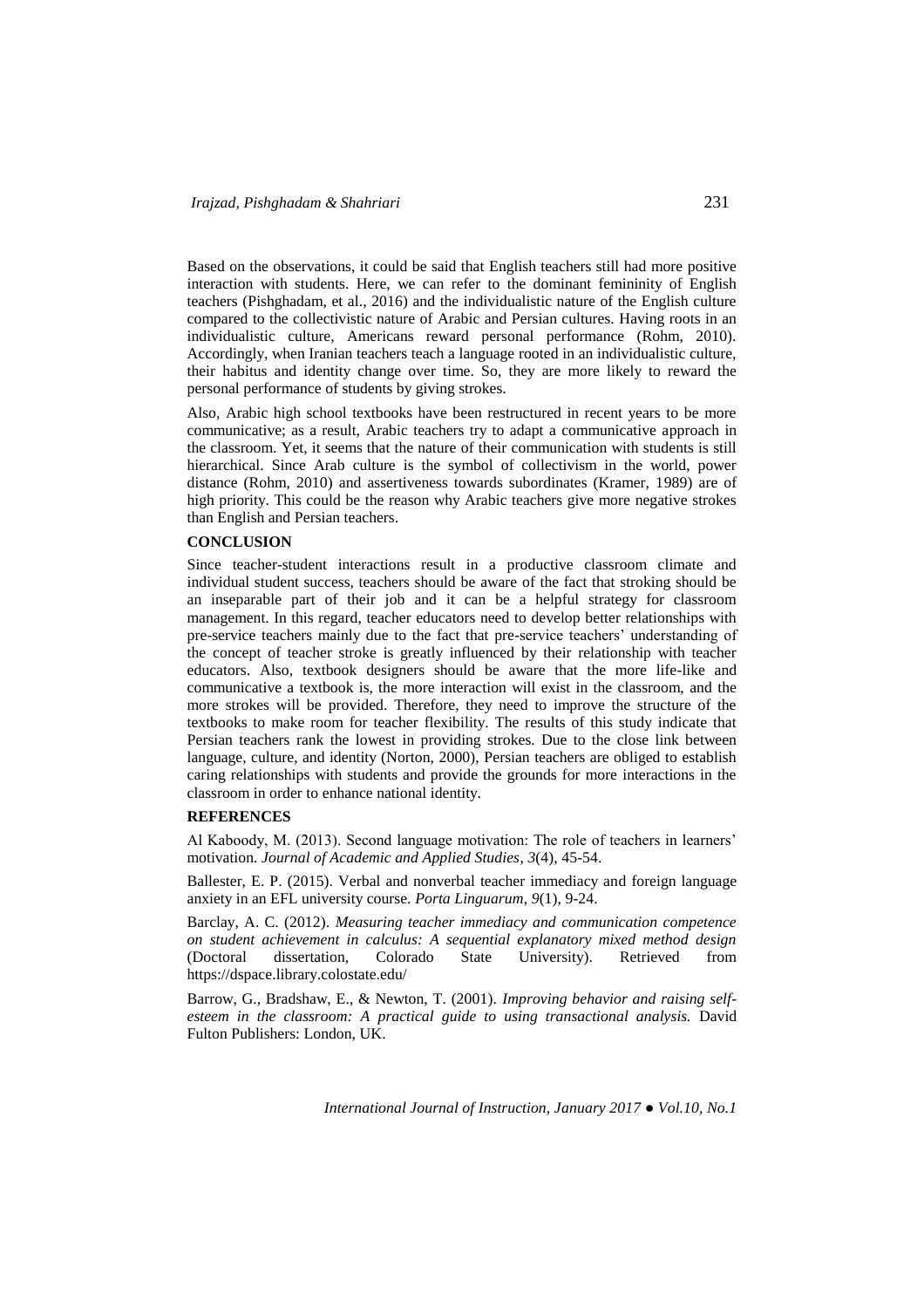Barrow, G., & Newton, T. (Eds.). (2015). *Educational transactional analysis: An international guide to theory and practice*. Routledge: London, UK.

Bem, S. L. (1974). The measurement of psychological androgyny. *Journal of Consulting and Clinical Psychology*, *42*(2), 155-162.

Bernard, J. (2010). *Motivation in foreign language learning: The relationship between classroom activities, motivation, and outcomes in a university language-learning environment* (Unpublished thesis). Carnegie Mellon University, USA.

Berne, E. (1988). *Games people play*. Penguin: UK.

Black, R. S. & Howard-Jones, A. (2000). Reflections on best and worst teachers: An experiential perspective of teaching. *Journal of Research and Development in Education*, *34*(1), 1-12.

Brophy, J. (1986). Teacher influences on student achievement. *American Psychologist*, *41*(10)*,* 1069-1077.

Cheung, L. E., Cheng, M. M. & Pang, K. C. (2008). Building a model to define the concept of teacher success in Hong Kong. *Teaching and Teacher Education*, *24*(3), 623-634.

Clarke, M. (2008). *Language teacher identities: Co-constructing discourse and community*. Clevedon, UK: Multilingual Matters.

Darabad, A. M. (2013). Attitude towards foreign language, corrective feedback, and oral accuracy. *International Journal of Linguistics*, *5*(2), 116-134.

Dornyei, Z. (1994). Motivation and motivating in the foreign language classroom. *Modern Language Journal*, *78*(3), 273-284.

Francis, D., & Woodcock, M. (1996). *The new unblocked manager: A practical guide to self-development*. Farnham: Gower Publishing.

Freedman, M. (1993). *The kindness of strangers: Adult mentors, urban youth and the new volunteerism*. San Francisco: Jossey-Bass Publishers.

Frenzel, A. C., Goetz, T., Lüdtke, O., Pekrun, R., & Sutton, R. E. (2009). Emotional transmission in the classroom: Exploring the relationship between teacher and student enjoyment. *Journal of Educational Psychology*, *101*(3), 705–716.

Goldstein, L. S. (1999). The relational zone: the role of caring relationships in the coconstruction of mind. *American Educational Research Journal*, *36*(3), 647–673.

Goldstein, L. S., & Lake, V. E. (2000). "Love, love, and more love for children": Exploring preservice teachers' understandings of caring. *Teaching and Teacher Education*, *16*(8), 861-872.

Hashemi, M. (2008). *On the role of teachers' emotional intelligence on their pedagogical success* (Unpublished master's thesis). Tehran: Allame Tabataba'i University.

Hattie, J., & Timperley, H. (2007). The power of feedback. *Review of Educational Research*, *77*(1), 81-112.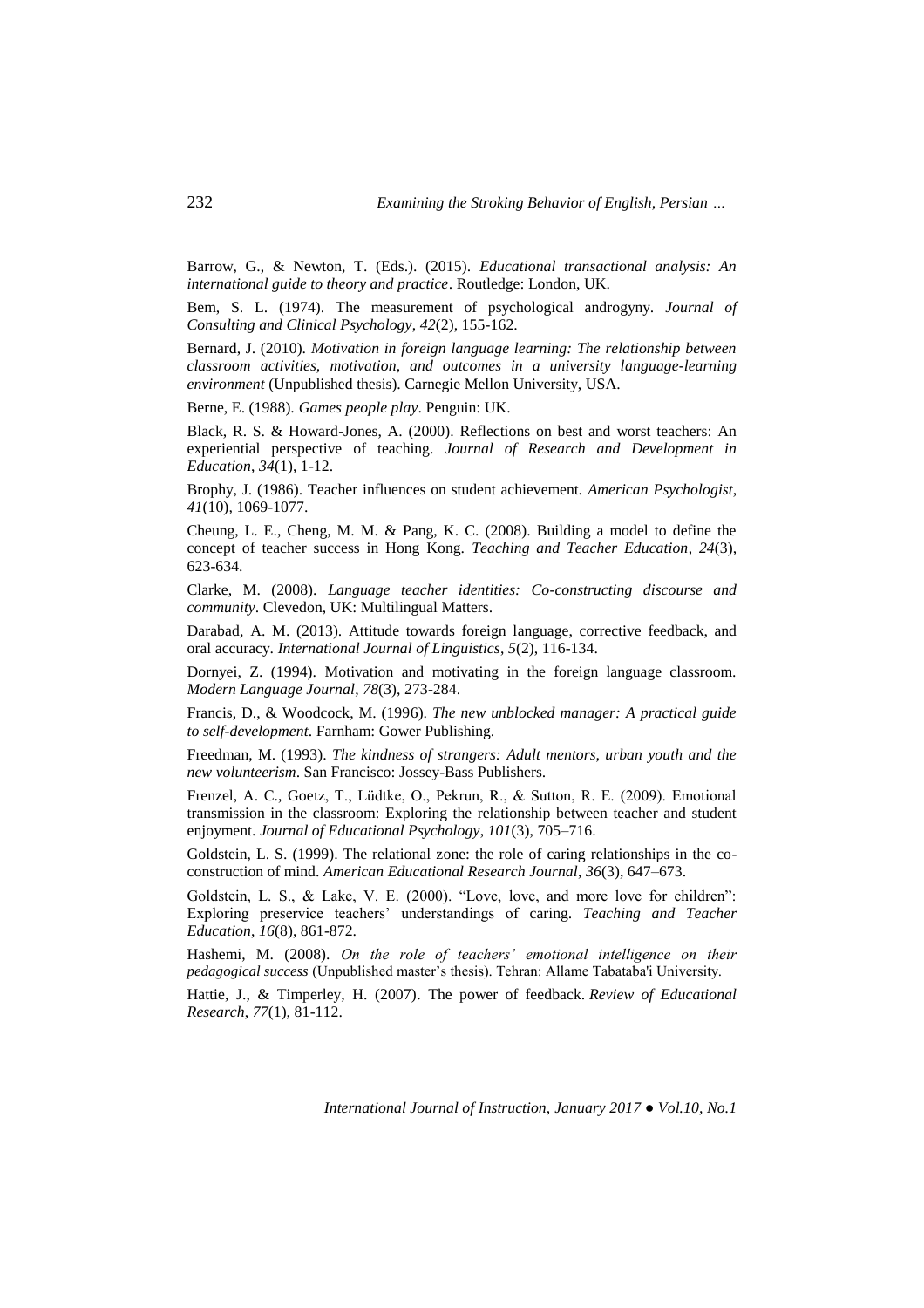Hellaby, L. (2004). Teaching TA in the primary school. In G. Barrow & T. Newton (Eds.), *Walking the talk, how transactional analysis is improving behavior and raising self-esteem* (pp. 5-16). David Fulton Publishers: London, UK.

Horwitz, E. K., Horwitz, M. B., & Cope, J. (1986). Foreign language classroom anxiety. *Modern Language Journal, 70(*2), 125-132.

Hosseini, S. (2016). *EFL teachers' perceptions of stroke and their application in class: A qualitative study* (Unpublished Master`s thesis). Ferdowsi University of Mashhad, Iran.

Kramer, R. M. (1989). Windows of vulnerability or cognitive illusions: Cognitive processes and the nuclear arms race. *Journal of Experimental Social Psychology*, *25*(1), 79-100.

McBee, R. H. (2007). What it means to care: How educators conceptualize and actualize caring. *Action in Teacher Education*, *29*(3), 33-42.

Mehrabian, A. (1967). Orientation behaviors and nonverbal attitude communication. *Journal of Communication*, *17*(4), 324-332.

Mercado, C.I. (1993). Caring as empowerment: School collaboration and community agency. *Urban Review*, *25*(1), 79-104.

Namaghi, F. R. (2016). *The influence of stroke on "Willingness to Attend Classes" (WTAC) and foreign language achievement: A case of Iranian EFL learners*  (Unpublished master's thesis). Ferdowsi University of Mashhad, Iran.

Norton, B. (2000). *Identity and language learning: Gender, ethnicity and educational change*. Harlow, England: Pearson Education.

O'Connor, K. E. (2008). You choose to care: Teachers, emotions and professional identity. *Teaching and Teacher Education*, *24*(1), 117-126.

Pierson, W. J. (2003). *Reflection on the process of learning the work of nurses during practice experiences* (Unpublished doctoral dissertation). Simon Fraser University, Canada.

Pishghadam, R., & Khajavy, G. H. (2014). Development and validation of the student stroke scale and examining its relation with academic motivation. *Studies in Educational Evaluation*, *43*(2), 109-114.

Pishghadam, R., Naji Meidani, E., & Khajavy, G. H. (2015). Language teachers' conceptions of intelligence and their roles in teacher care and teacher feedback. *Australian Journal of Teacher Education*, *40*(1), 60-82.

Pishghadam, R. & Saboori, F. (2014). A socio-cultural study of language teacher status. *International Journal of Society, Culture & Language*, *2*(1), 63-72.

Pishghadam, R., Saboori, F., & Hassanzadeh, T. (2016). Examining the gender identity of language teachers using a masculinity-femininity scale: A case from Iran. *Issues in Educational Research*, *26*(1), 131-146.

Richmond, V. P. (2002). Teaching nonverbal immediacy. In J. L. Chesebro (Ed.), *Communication for teachers* (pp. 65-82). Boston, MA: Allyn and Bacon.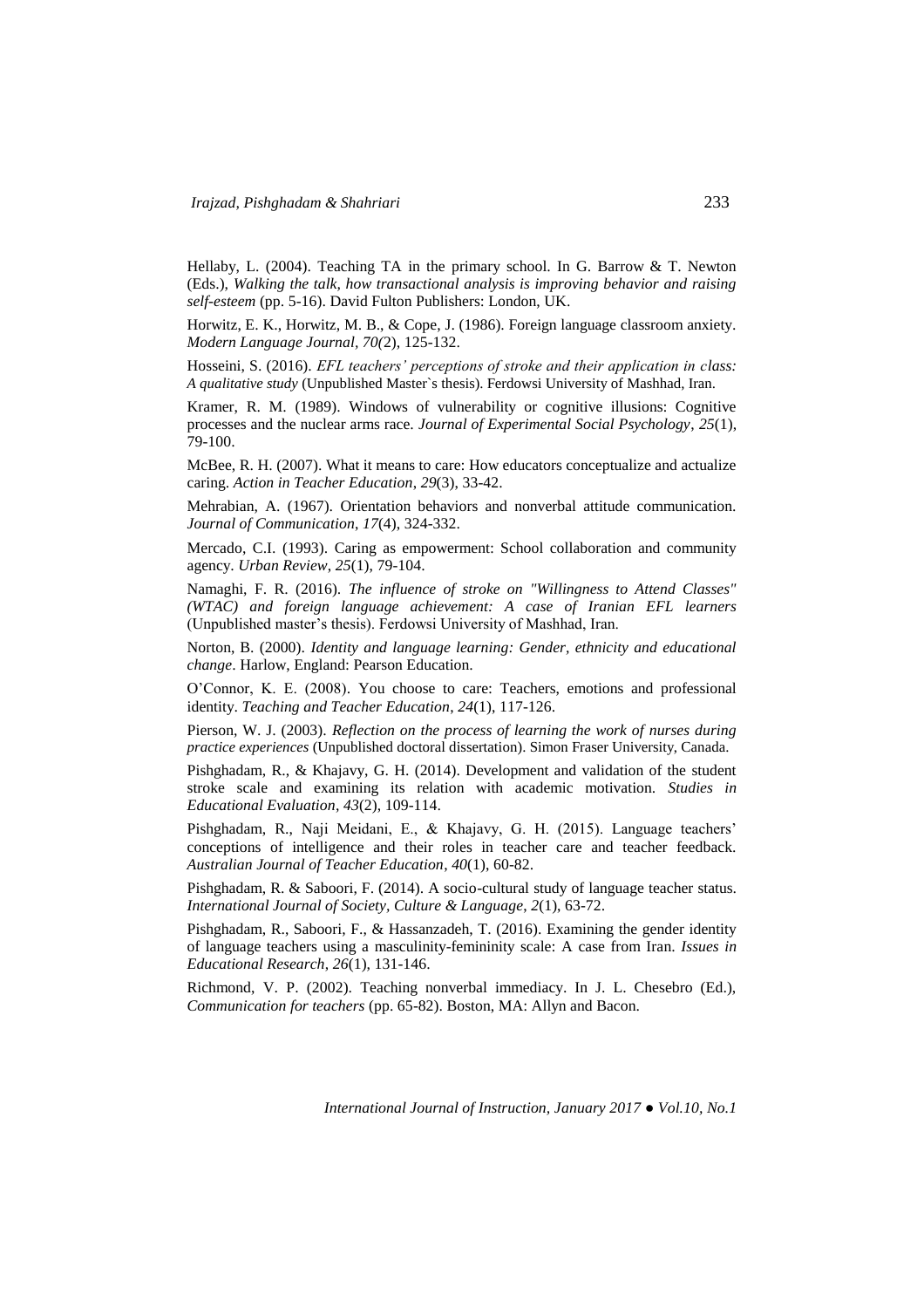Rohm Jr, F. W. (2010). *American and Arab Cultural Lenses*. Inner Resources for Leaders, School of Global Leadership & Entrepreneurship, Regent University: Virginia Beach.

Schutz, P. A., & Pekrun, R. (2007). *Emotion in education*. San Diego, California: Academic.

Solomon, C. (2003). Transactional analysis theory: The basics. *Transactional Analysis Journal*, *33*(1), 15-22.

Steiner, C. M. (1997). Transactional Analysis in the information age. *Transactional Analysis Journal*, *27*(1), 15-23.

Stewart, I., & Joines, V. (1987). *TA today: A new introduction to transactional analysis*. Nottingham: Life space.

Stuart, K., & Alger, A. (2011). The use of transactional analysis in secondary education: A case study. *Teacher Advancement Network Journal*, *3*(1).

Wentzel, K. R. (1997). Student motivation in middle school: The role of perceived pedagogical caring. *Journal of Educational Psychology*, *89*(3), 411-419.

Yazdan Pour, H. (2015). *Constructing and validating a teacher stroke scale and examining its relationship with burnout* (Unpublished master's thesis). Ferdowsi University of Mashhad, Iran.

#### **Turkish Abstract**

### **İngiliz, İranlı ve Arap Öğretmenlerin Öğrenci Farkındalığı Davranışlarını İncelemek: Bir KarmaYöntem Çalışması**

Öğrenci- öğretmen ilişkisinin kalitesi öğrencinin akademik hayatını etkiler. Öğrenciler öğretmenleri tarafından farkedilmek ister. Tek yönlü olan bu ihtiyaç öğretmen ilgisi (dikkati) olarak adlandırılır. Alanyazında bu birey fakındalığı olarak tanımlanmıştır (Berne, 1988). Dolayısıyle bu karma yöntem çalışmasının amacı, İran'daki İngiliz, İranlı ve Arap öğretmenler arasındaki öğrenci farkındalığı davranışlarını incelemek ve bu 3 grup öğretmenin bu alandaki farlılıklarını ortaya koymaktır. Bu amacı gerçekleştirmek için 8. sınıfa giden 300 kız öğrenciye 18 maddeden oluşan bir anket uygulanmıştır ve veriler one way ANOVA yöntemi ile analiz edilmiştir. Sonuçlar Arap öğretmenlerin öğrenci farkındalıklarının İranlı ve İngiliz öğretmnelerden daha fazla olduğunu göstermiştir. İkinci amaç olarak 9 İngiliz, İranlı ve Arap öğretmenin herbiri 3'er ders boyunca gözlenmiştir. Gözlem sonuçları İngiliz öğretmenlerin öğrencilere ilgi göstermediğini belirlemiştir. Sonuç olarak bulgular dil eğitimi bağlamında tartışılmıştır.

Anahtar Kelimeler: öğrenciye ilgi davranışları, kurs, bayan öğretmenler, kız öğrenciler, dil eğitimi

#### **French Abstract**

### **Examiner le Comportement de Caresses d'anglais, persan et des Professeurs Scolaires arabes en Iran: une Étude de Méthodes mixtes**

La qualité de relations d'étudiant-professeur affecte grandement la vie universitaire des étudiants. Les étudiants doivent être reconnus par leur professeur. Une façon par laquelle un tel besoin peut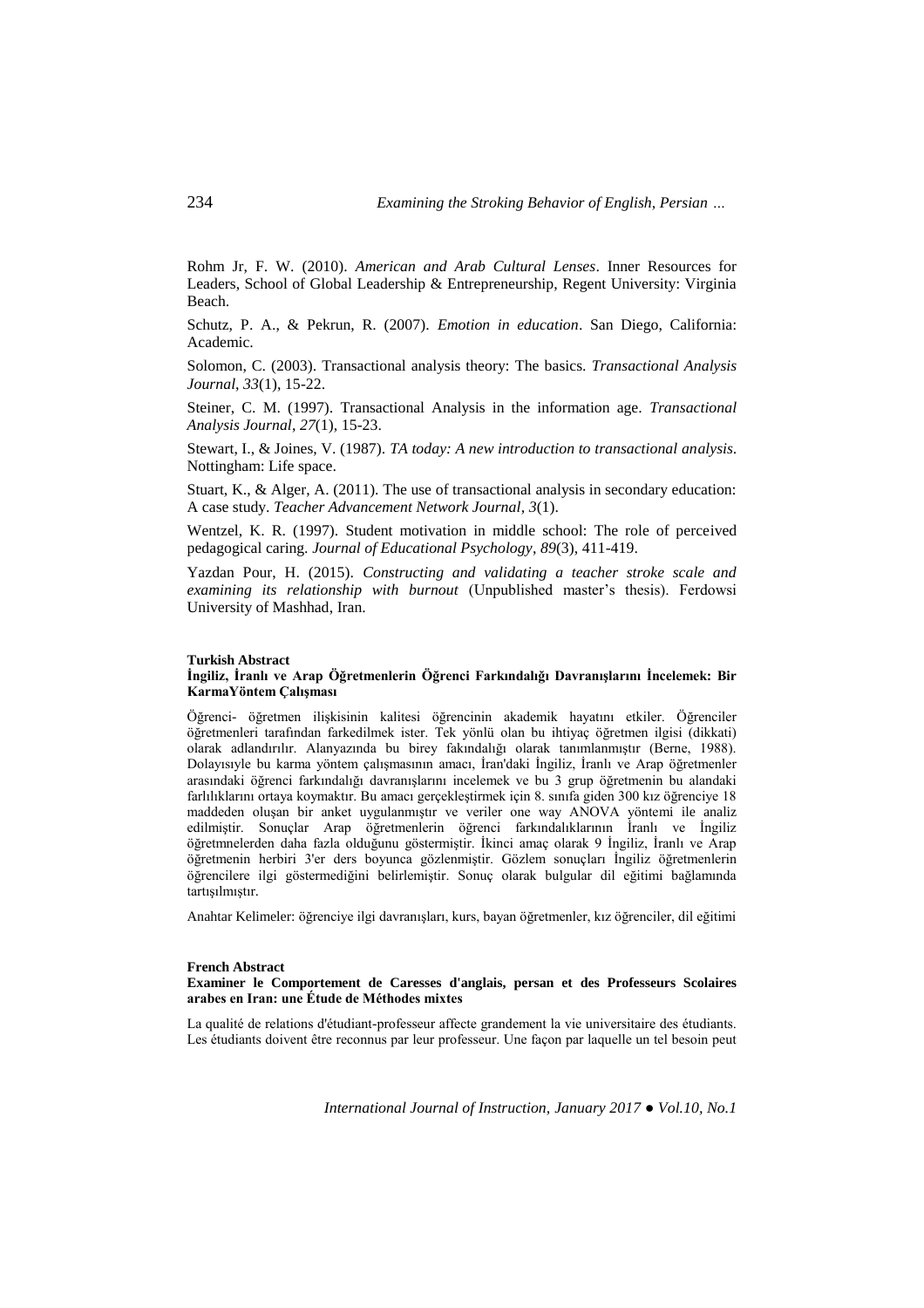être accompli reçoit des attaques(coups) (l'attention de professeur). Dans un large sens, on connaît que l'attaque(le coup) est une unité de reconnaissance humaine (Berne, 1988). En conséquence, le courant mixte(mélangé) - l'étude de méthodes a pour but d'examiner les différences parmi l'anglais, des professeurs scolaires persans et arabes en Iran se rapportant à leur comportement de caresses et voir comment les trois groupes de professeurs diffèrent à cet égard. Pour accomplir le premier but, 300 étudiantes de quatrième ont complété un questionnaire à 18 articles et les données de questionnaire ont été analysées par ANOVA à sens unique. Les résultats ont révélé que les professeurs arabes caressent des étudiants plus que les professeurs anglais et persans. Quant au deuxième but, neuf anglais, des professeurs persans et arabes étaient chaque observés pour trois sessions. L'analyse des observations démontrées que professeurs anglais outstroke étudiants. Finalement, ces découvertes ont été discutées dans le contexte d'instruction de langue.

Mots Clés: en caressant comportement, cours, professeurs scolaires féminins, étudiantes, instruction de langue

#### **Arabic Abstract**

## **دراسة السلوك التمسيد لمعلمين مدارس اللغة اإلنجليزية، والفارسية، واللغة العربية في إيران: دراسة الطرق المختلطة**

نوعية العالقات بين المعلم والطالب يؤثر إلى حد كبير الحياة األكاديمية للطلبة.احتياجات الطالب البد أن يكون معترفا بها من قبل معلمهم. طريقة واحدة يمكن من خلالها الوفاء بهذه الحاجة تلقي السكتة الدماغية (انتباه المعلم). بمعنى واسع، ومن المعلوم أن الخبطة ليكون وحدة من إدراك الإنسان (برن، 1988). وفقا لذلك، تهدف هذه الدراسة الأساليب المختلطة الحالية للتحقيق في الخالفات بين معلمي المدارس اإلنجليزية، والفارسية، والعربية في إيران المتعلقة بالسلوك التمسيد ولنرى كيف تختلف هذه المجموعات الثلاث من المعلمين في هذا الصدد. لتحقيق الهدف الأول، أكمل 300 للصف الثامن الطالبات استبيان من 18 بند<br>وتم تحليل بيانات الاستبيان من خلال Ame-way ANOVA. أظهرت النتائج أن الطلاب معلمي اللغة العربية السكتة الدماغية وتم تحليل بيانات االستبيان من خالل ANOVA way-one. أظهرت النتائج أن الطالب معلمي اللغة العربية السكتة الدماغية أكثر من اللغة اإلنجليزية والمعلمين الفارسي. أما الهدف الثاني، لوحظت كل تسعة معلمين اإلنجليزية والفارسية والعربية لثالث دورات. أظهر تحليل المالحظات بأن طالب مدرسي اللغة اإلنجليزية خارج السكتة الدماغية . وأخيرا، تم مناقشة هذه النتائج في سياق تعليم اللغة.

الكلمات الرئيسية: التمسيد السلوك، بالطبع، ومعلمي المدارس اإلناث، الطالبات، تعليم اللغة

#### **German Abstract Untersuchung des Streichverhaltens von englischen, persischen und arabischen Schullehrern im Iran: Eine Mixed-Method-Studie**

Die Qualität der Lehrer-Studenten-Beziehungen stark beeinflusst das akademische Leben der Studenten. Die Schüler müssen von ihrem Lehrer anerkannt werden. Ein Weg, durch den ein solches Bedürfnis erfüllt werden kann, empfängt Schläge (Lehreraufmerksamkeit). Im weitesten Sinne ist Schlaganfall eine Einheit menschlicher Anerkennung (Berne, 1988). Dementsprechend zielt die aktuelle Mixed-Method-Studie darauf ab, die Unterschiede zwischen englischen, persischen und arabischen Lehrern im Iran im Zusammenhang mit ihrem Streichverhalten zu untersuchen und zu sehen, wie sich die drei Lehrergruppen in dieser Hinsicht unterscheiden. Um das erste Ziel zu erreichen, absolvierten 300 Schülerinnen und Schüler der achten Klasse einen Fragebogen mit 18 Items und die Fragebogendaten wurden mittels einer ANOVA-Einweg-Analyse analysiert. Die Ergebnisse zeigten, dass arabische Lehrer Streicheln Studenten mehr als Englisch und persische Lehrer. Für das zweite Ziel wurden jeweils neun englische, persische und arabische Lehrer für drei Sitzungen beobachtet. Die Analyse der Beobachtungen zeigte, dass englische LehrerInnen die Studenten übertreffen. Schließlich wurden diese Erkenntnisse im Kontext des Sprachunterrichts diskutiert.

Schlüsselwörter: streicheln verhalten, kurs, weibliche lehrer, weibliche studenten, sprachunterricht